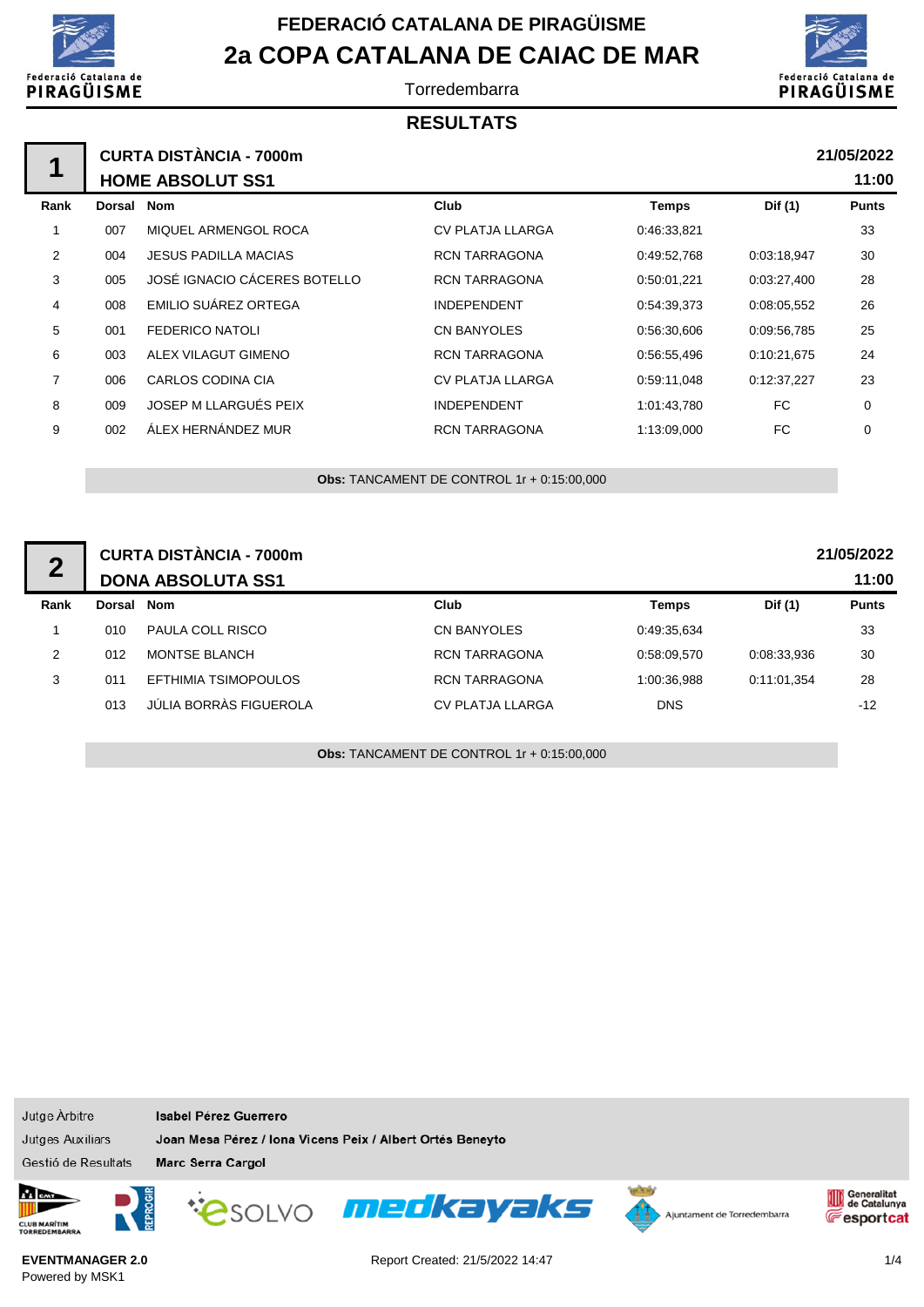

## **2a COPA CATALANA DE CAIAC DE MAR FEDERACIÓ CATALANA DE PIRAGÜISME**

Torredembarra



#### **RESULTATS**

| 3    |            | <b>CURTA DISTÀNCIA - 7000m</b> |                     |              |             | 21/05/2022   |
|------|------------|--------------------------------|---------------------|--------------|-------------|--------------|
|      |            | <b>HOME SUB18 SS1</b>          |                     |              |             | 11:00        |
| Rank | Dorsal Nom |                                | Club                | <b>Temps</b> | Dif (1)     | <b>Punts</b> |
|      | 015        | MARC ANDRADE TARRADAS          | CN BANYOLES         | 0:42:36,403  |             | 33           |
| 2    | 017        | POL GARRO ALBERT               | <b>CP BARCELONA</b> | 0:43:07.282  | 0:00:30.879 | 30           |
| 3    | 018        | VICTOR REGUANT BOADELLA        | <b>CP BARCELONA</b> | 0:43:26.861  | 0:00:50.458 | 28           |
| 4    | 016        | <b>MARC JULIAN HINOJOSA</b>    | <b>CP BARCELONA</b> | 0:45:07.482  | 0:02:31.079 | 26           |
| 5    | 014        | ARNAU GRÀCIA GARCIA            | CN BANYOLES         | 0:51:24.772  | 0:08:48.369 | 25           |
| 6    | 019        | MARC PAGÈS PAYÁN               | <b>INDEPENDENT</b>  | 0:52:57.113  | 0:10:20.710 | 24           |

**Obs:** TANCAMENT DE CONTROL 1r + 0:15:00,000

| $\mathbf{\mathcal{L}}$ | <b>CURTA DISTÀNCIA - 7000m</b><br><b>MIXTE ABSOLUT SS2</b> |                                             |                      |             |         | 21/05/2022<br>11:00 |
|------------------------|------------------------------------------------------------|---------------------------------------------|----------------------|-------------|---------|---------------------|
| Rank                   | Dorsal Nom                                                 |                                             | Club                 | Temps       | Dif (1) | <b>Punts</b>        |
|                        | 020                                                        | BERNAT DE CAL CASTELLVI<br>ROSA MAGRE MARTÍ | <b>RCN TARRAGONA</b> | 0:47:56.344 |         | 33                  |

**Obs:** TANCAMENT DE CONTROL 1r + 0:15:00,000

| IJ   |        | <b>CURTA DISTÀNCIA - 7000m</b><br><b>HOME TRADICIONAL K1</b> |                    |             |             | 21/05/2022<br>11:00 |
|------|--------|--------------------------------------------------------------|--------------------|-------------|-------------|---------------------|
| Rank | Dorsal | Nom                                                          | Club               | Temps       | Dif (1)     | <b>Punts</b>        |
|      | 021    | CARLES SOLIS NOGUES                                          | CN BANYOLES        | 0:55:09.297 |             | 33                  |
| ົ    | 022    | ALBERTO FERNANDEZ MIGUEL                                     | <b>INDEPENDENT</b> | 1:05:36.530 | 0:10:27.233 | 30                  |
|      |        |                                                              |                    |             |             |                     |

**Obs:** TANCAMENT DE CONTROL 1r + 0:15:00,000



**EVENTMANAGER 2.0** Powered by MSK1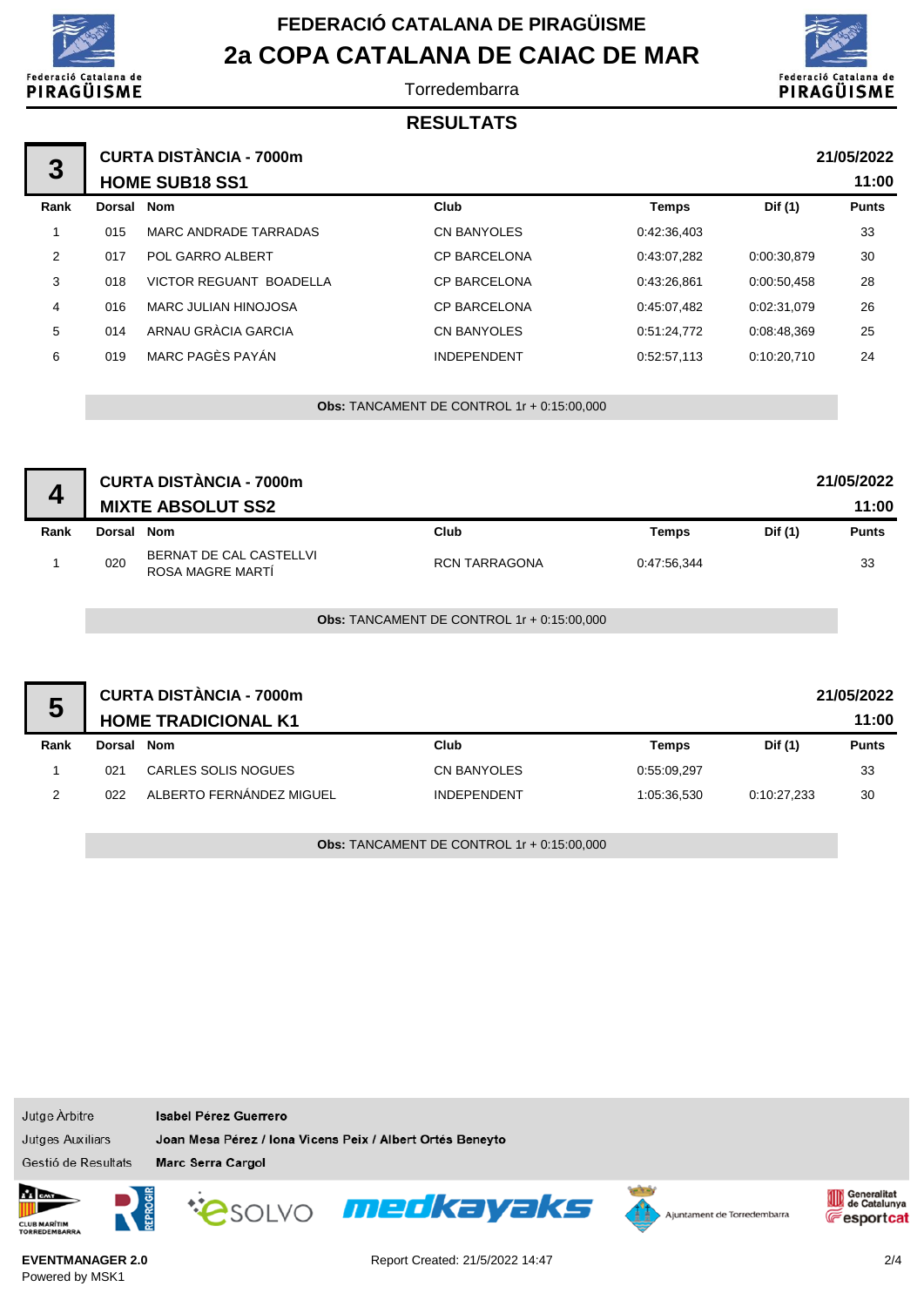

## **2a COPA CATALANA DE CAIAC DE MAR FEDERACIÓ CATALANA DE PIRAGÜISME**

Torredembarra



#### **RESULTATS**

| c<br>O |            | <b>CURTA DISTÀNCIA - 7000m</b><br><b>DONA TRADICIONAL K1</b> |                    |             |             | 21/05/2022<br>11:00 |
|--------|------------|--------------------------------------------------------------|--------------------|-------------|-------------|---------------------|
| Rank   | Dorsal Nom |                                                              | Club               | Temps       | Dif (1)     | <b>Punts</b>        |
|        | 023        | MARGA VIA GIL                                                | <b>INDEPENDENT</b> | 1:09:52.000 |             | 33                  |
| っ      | 024        | VERA RUVINSKAYA                                              | <b>INDEPENDENT</b> | 1:10:41.000 | 0:00:49.000 | 30                  |

**Obs:** TANCAMENT DE CONTROL 1r + 0:15:00,000

|                |            | LLARGA DISTÀNCIA - 14000m   |                         |              |             | 21/05/2022   |
|----------------|------------|-----------------------------|-------------------------|--------------|-------------|--------------|
|                |            | <b>HOME ABSOLUT SS1</b>     |                         |              |             | 12:30        |
| Rank           | Dorsal Nom |                             | Club                    | <b>Temps</b> | Dif (1)     | <b>Punts</b> |
| 1              | 101        | ALBERT COROMINAS BERTRAN    | <b>CN BANYOLES</b>      | 1:11:34,103  |             | 33           |
| $\overline{2}$ | 114        | <b>CARLOS RUIZ REYES</b>    | <b>CP BARCELONA</b>     | 1:11:40,963  | 0:00:06,860 | 30           |
| 3              | 111        | <b>JORDI BORRÀS FONTS</b>   | <b>CV PLATJA LLARGA</b> | 1:12:00,922  | 0:00:26,819 | 28           |
| 4              | 104        | <b>VICENÇ ROURA ROFES</b>   | <b>RCN TARRAGONA</b>    | 1:12:02,343  | 0:00:28,240 | 26           |
| 5              | 106        | DANIEL MARTIN LLURBA        | <b>CV PLATJA LLARGA</b> | 1:15:34,335  | 0:04:00,232 | 25           |
| 6              | 102        | MARC SERRA CARGOL           | <b>CN BANYOLES</b>      | 1:18:47,313  | 0:07:13,210 | 24           |
| 7              | 113        | JOSEP ENRIC ROVIRA BENAIGES | <b>CV PLATJA LLARGA</b> | 1:20:17,799  | 0:08:43,696 | 23           |
| 8              | 108        | <b>GABRIEL FERRAN PEIG</b>  | <b>CV PLATJA LLARGA</b> | 1:22:18,441  | 0.10:44,338 | 22           |
| 9              | 107        | DIDAC NADAL ABAD            | <b>CV PLATJA LLARGA</b> | 1:22:18,691  | 0.10:44.588 | 21           |
| 10             | 109        | GUILLEM BORRÀS FONTS        | <b>CV PLATJA LLARGA</b> | 1:23:16,006  | 0:11:41.903 | 20           |
| 11             | 103        | PERE TARRADAS I COSTA       | <b>CN BANYOLES</b>      | 1:27:42,266  | 0.16:08.163 | 19           |
| 12             | 115        | ROGER VILLUENDAS SABATÉ     | <b>CP BARCELONA</b>     | 1:37:14,590  | 0.25:40,487 | 18           |
| 13             | 110        | <b>JAUME GUASCH TOMAS</b>   | <b>CV PLATJA LLARGA</b> | 1:44:56,843  | FC          | 0            |
|                | 105        | DAGO ERNESTO GUINEZ ULLNOA  | <b>CV PLATJA LLARGA</b> | <b>DNS</b>   |             | $-12$        |
|                | 112        | <b>JORDI GARCIA</b>         | <b>CV PLATJA LLARGA</b> | <b>DNS</b>   |             | $-12$        |

**Obs:** TANCAMENT DE CONTROL 1r + 0:30:00,000

Jutge Arbitre Jutges Auxiliars Isabel Pérez Guerrero

Joan Mesa Pérez / Iona Vicens Peix / Albert Ortés Beneyto

Gestió de Resultats

Marc Serra Cargol











**EVENTMANAGER 2.0** Powered by MSK1